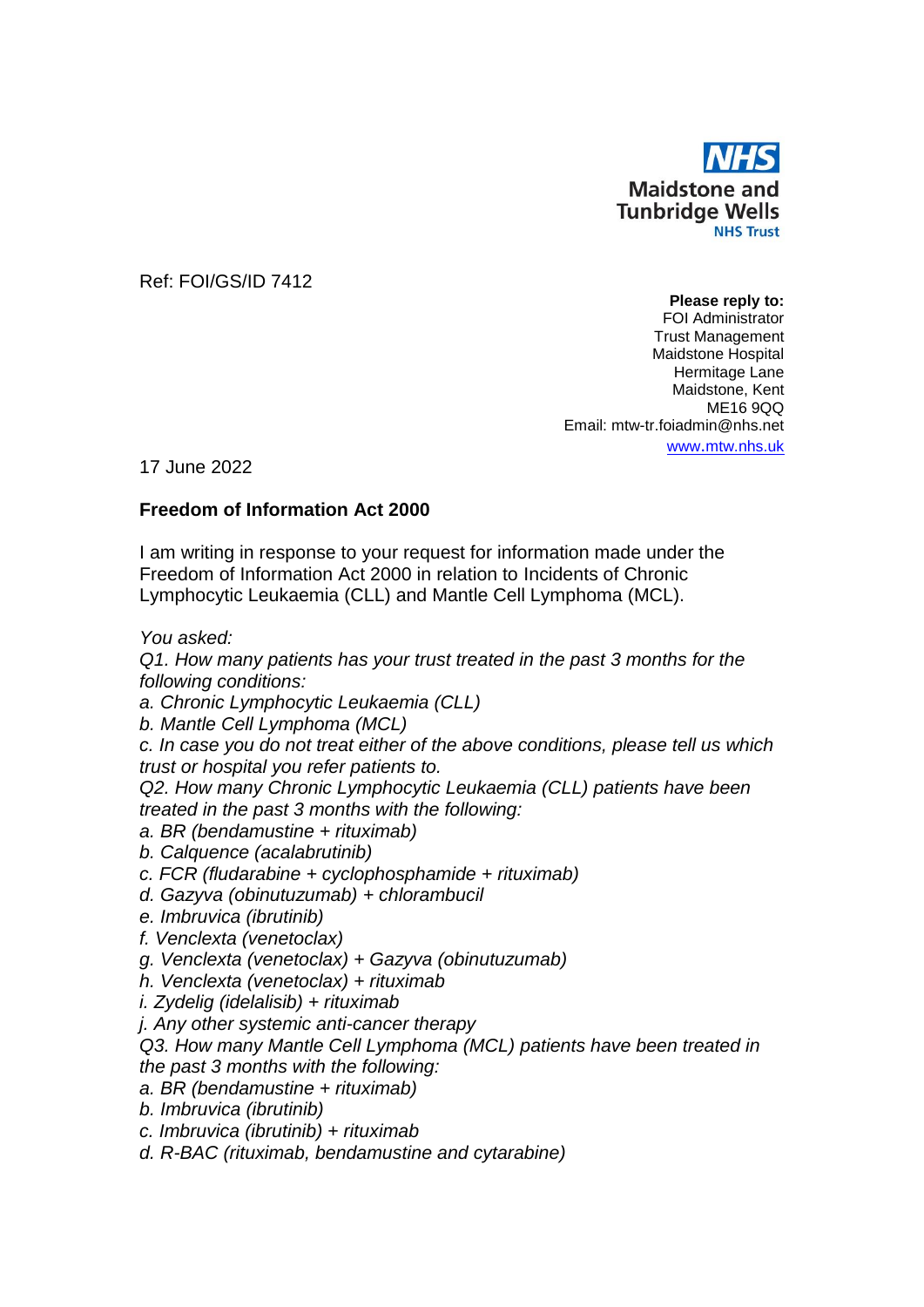*e. R-CHOP (rituximab + cyclophosphamide + doxorubicin + vincristine + prednisone)*

*f. Nordic Protocol (rituximab, cyclophosphamide, doxorubicin, vincristine, cytarabine & prednisolone)*

*g. Velcade (bortezomib) + chemotherapy*

*h. Any other systemic anti-cancer therapy*

*i. Stem cell transplant*

*j. Tecartus (CAR-T) - Autologous anti-CD19-transduced CD3+ cells Q4. Does your trust currently participate in any ongoing clinical trials for the treatment of Chronic Lymphocytic Leukaemia (CLL)? If so, can you please provide the name of each trial along with the number of patients taking part? Q5. Does your trust currently participate in any ongoing clinical trials for the treatment of Mantle Cell Lymphoma (MCL)? If so, can you please provide the name of each trial along with the number of patients taking part?*

Trust response:

Q1.

a) 55 patients, 54 patients have received SACT with radical intent and 1 patient has received radiotherapy for metastatic disease.

b) 9 patients had received SACT and 1 has received radiotherapy to mediastinal disease.

c) Not applicable

Q2.

- a. 0
- b. 22

c. 0

d. 0

e. 8 f. 15

g. 8

h. 1

i. 0

j. 0

| Q3.              |              |
|------------------|--------------|
| $\overline{a}$ . | $\mathbf 0$  |
| b.               | 5            |
| c.               | $\mathbf{1}$ |
| d.               | 0            |
| e.               | $\mathbf{1}$ |
| f.               | $\mathbf{1}$ |
| g.               | 0            |
| h.               | $\mathbf{1}$ |